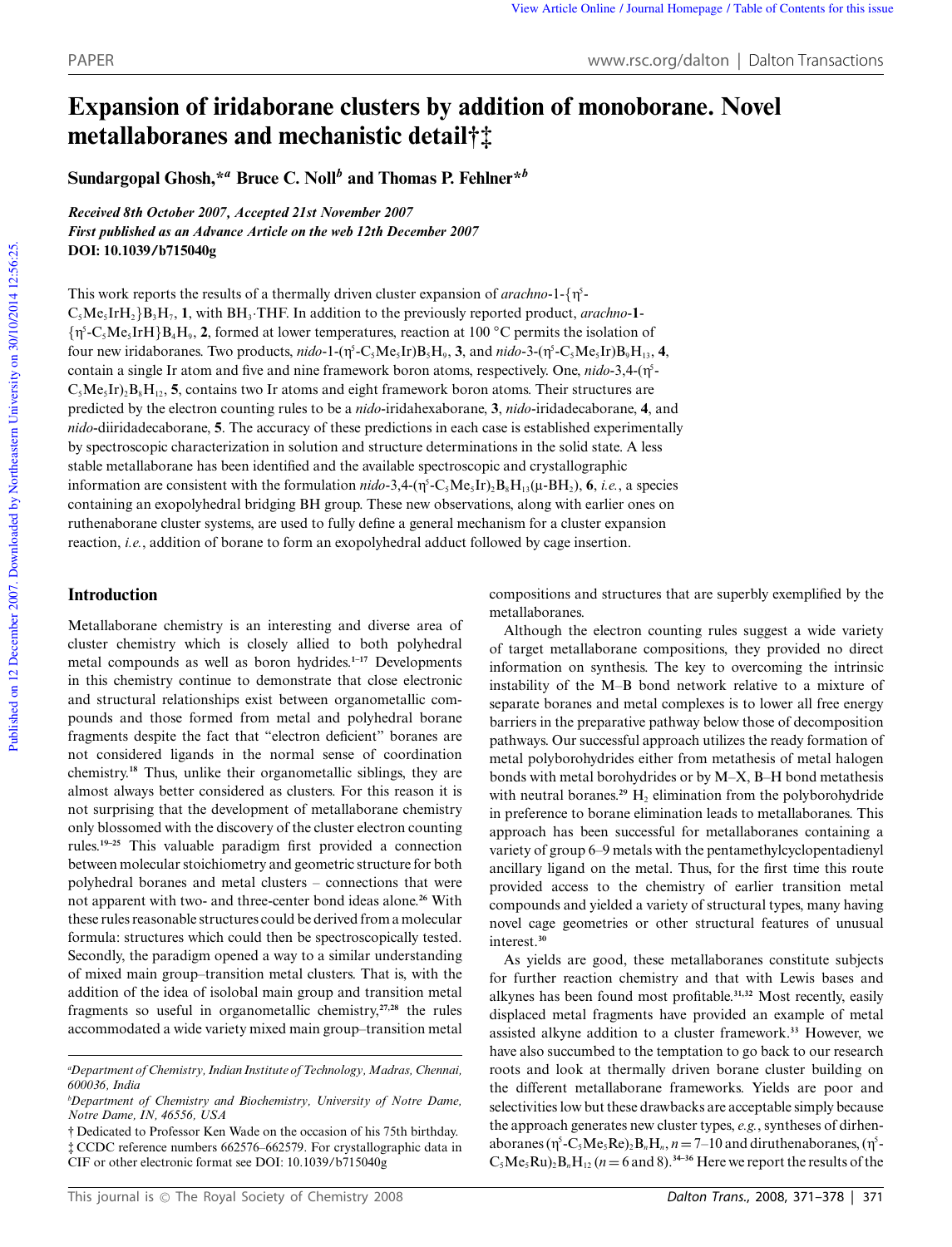condensation of monoboranes with an iridatetraborane. Although group 9 cobaltaboranes constitute some of the earliest ones studied in a systematic way,**4,37–39** there are important differences with rhoda- and iridaboranes.**40–42** Specifically, the iridaboranes have a greater tendency to appear as monometallic clusters which are hydrogen-rich relative to their lighter metal congeners. Thus,  $arachno$ - $\{\eta^5$ - $C_5Me_5IrH_2\}B_3H_7$ , **1**, is an important product of our synthetic approach and reaction of 1 with BH<sub>3</sub>.THF under mild conditions yields  $arachno - {η<sup>5</sup>-C<sub>5</sub>Me<sub>5</sub>IrH}B<sub>4</sub>H<sub>9</sub>,$   $2^{32,42}$ Some questions explored here are whether larger iridaboranes are accessible at higher temperatures and whether there are any mechanistic similarities in the cluster expansion reactions for metallaboranes as a function of metal identity.

## **Results and discussion**

#### **Stable products**

Thermolysis of  $\{\eta^5$ -C<sub>5</sub>Me<sub>5</sub>Ir}B<sub>3</sub>H<sub>9</sub>, 1, with BH<sub>3</sub>·THF at 100 °C for 18 h followed by chromatography allows the isolation of three new stable metallaboranes ( $\eta^5$ -nido-C<sub>5</sub>Me<sub>5</sub>Ir)B<sub>5</sub>H<sub>9</sub>, 3, *nido*- $(\eta^5$ -C<sub>5</sub>Me<sub>5</sub>Ir)B<sub>9</sub>H<sub>13</sub>, **4**, and *nido*- $(\eta^5$ -C<sub>5</sub>Me<sub>5</sub>Ir)<sub>2</sub>B<sub>8</sub>H<sub>12</sub>, **5** each in a yield of approximately 10% (Scheme 1). The known sole product at lower temperature  $(\eta^5$ -C<sub>5</sub>Me<sub>5</sub>Ir)B<sub>4</sub>H<sub>10</sub>, 2, is also formed. Descriptions of the characterizations of **3–5** from mass spectrometric, NMR, and X-ray diffraction studies follow.



### *nido***-1-(g 5 -C5Me5Ir)B5H<sup>9</sup> , 3**

The mass spectrometric data for **3** show a molecular ion peak at 391 corresponding to a composition  $(\eta^5$ -C<sub>5</sub>Me<sub>5</sub>Ir)B<sub>5</sub>H<sub>9</sub>. This formula and the cluster electron counting rules suggest a *nido*cluster structure analogous to that of  $B_6H_{10}$ , *i.e.*, eight skeletal

electron pairs (sep) and a cluster structure based on a pentagonal bipyramid with one vertex unoccupied. Two isomers are likely depending on whether the metal fragment is located in the 1 position (apical) or 2-position (basal). The <sup>11</sup>B spin decoupled <sup>1</sup>H NMR spectrum at 22  $\rm{^{\circ}C}$  shows, in addition to the resonance at 1.74 ppm due to cyclopentadienyl methyl protons, only one resonance at 3.3 ppm for five terminal hydrogens (left hand side of Fig. 1) and only one resonance at −4.9 ppm for the four bridging hydrogens (right hand side of Fig. 1). Similarly, the <sup>11</sup>B NMR spectrum at 22 °C (Fig. 2) consists of a single doublet at −1.8 ppm which collapses to a sharp singlet upon proton decoupling. Thus, neither isomer fits unless the cluster displays fluxional behavior at room temperature. A similar behavior at ambient temperature has previously been observed for hexaborane(10) and has been found to arise from a rapid intramolecular migration of the bridging hydrogens about the basal boron ring.**<sup>43</sup>** The room-temperature data on **3** do tend to rule out the 2-isomer as boron fluxionality in a *nido*-structure is unlikely. Hence, a 1-isomer that displays hydrogen fluxionality is most likely.



**Fig. 1** Variable-temperature  $\{^{11}B\}^1H$  NMR spectra of 3 in  $d_8$ -toluene with the −100 °C spectrum at the top and the 22 °C spectrum at the bottom.



**Fig. 2** Variable-temperature  $\{^1H\}^{11}B$  NMR spectra of 3 in  $d_8$ -toluene with the −100 ◦C spectrum at the top and the 22 ◦C spectrum at the bottom.

A static 1-isomeric form of **3** with five B–H terminal hydrogens and four B–H–B bridging hydrogens should possess three types of terminal basal B–H groups and two types of bridging hydrogens whereas the static 2-isomer would exhibit five types of B–H, three types of B–H–B and one B–H–Ir (or terminal Ir–H). The  $\{$   $\rm ^{11}B\}$   $\rm ^1H$ NMR spectra were obtained over the range of 22 to −100 °C. As may be seen from Fig. 1, the B–H–B hydrogen resonance broadens and forms two distinct peaks at −4.0 and −5.6 ppm at the lowest temperature. Likewise the terminal resonances split into two peaks at 3.90 and 2.83 ppm, with the upfield peak exhibiting a poorly defined shoulder near 3.8 ppm. In the variable-temperature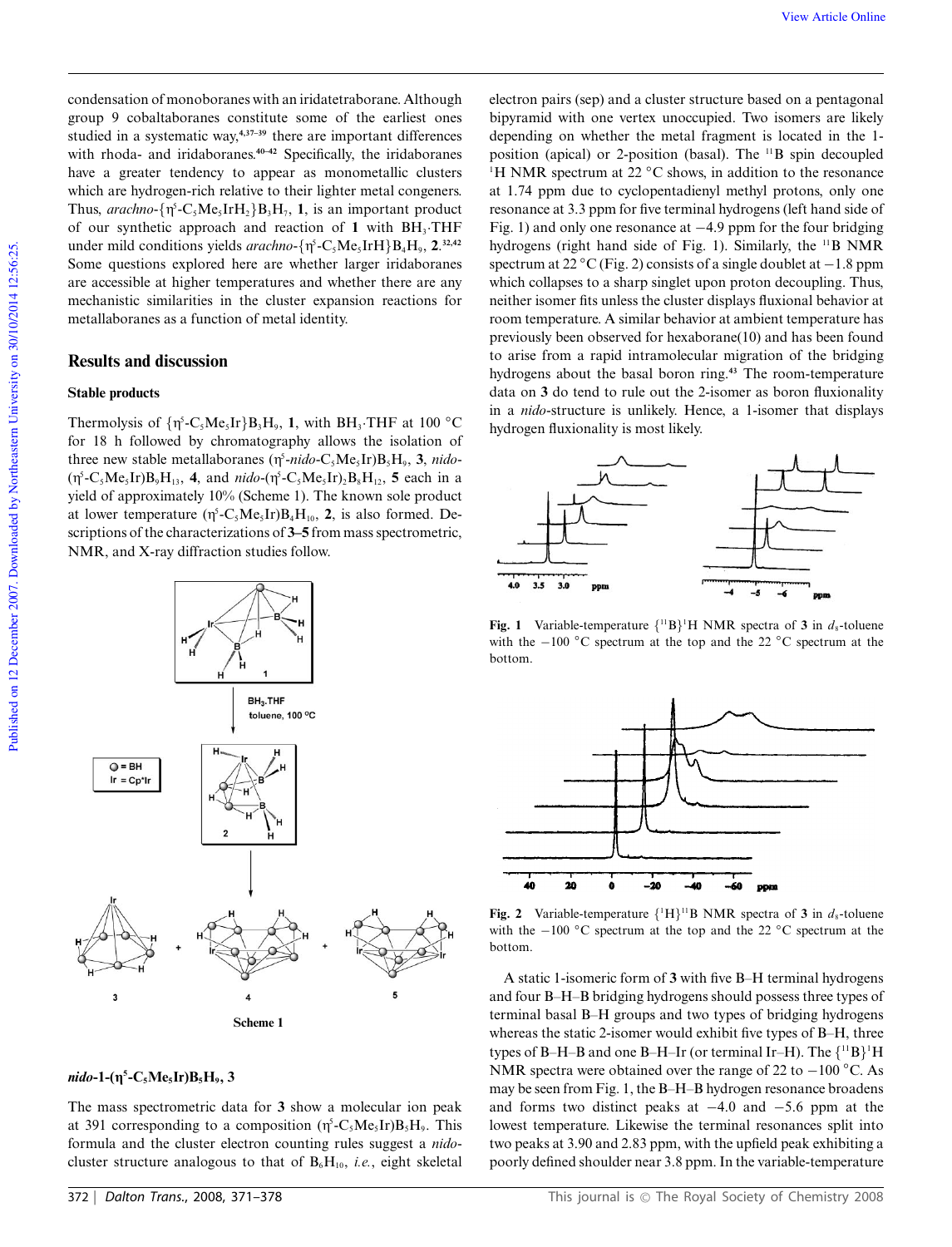{ <sup>1</sup>H} <sup>11</sup>B NMR spectra the single resonance observed at 22 ◦C broadens upon cooling forming three resonances (Fig. 2) at 1.1, 0.2 and −9.1 ppm of relative areas 2 : 2 : 1 at −60 ◦C. At even lower temperatures these resonances broaden further as the solvent become more viscous near its freezing point. These data are consistent with a  $nido$ -1-( $\eta^5$ -C<sub>5</sub>Me<sub>5</sub>Ir)B<sub>5</sub>H<sub>9</sub> structure for the product.

The solid-state structure of **3**, shown in Fig. 3, confirms that the structure is the same as that in solution. Bond distances and angles are within normal ranges for metallaboranes of this type. In conformance with the cluster counting rules, this 8 sep cluster exhibits a structure based on a pentagonal bipyramid with an apical vertex unoccupied. Note that the electron counting rules permit an isomeric cluster geometry formed by leaving an equatorial vertex of the pentagonal bipyramid unoccupied. Although not known for boranes, a pair of isomers of this type has been described for dimetallacarboranes.**<sup>44</sup>**

Five previous examples of metallaboranes analogous to **3** have been reported;  $2-(CO)_3MnB_5H_{10}$ ,<sup>5</sup>  $1-(\eta^5-C_5Me_5Fe)B_5H_{10}$ ,<sup>45</sup>  $2-(\eta^5-C_5R_5)$  $C_5Me_5Fe$ ) $B_5H_{10}$ ,<sup>45</sup> 2-(CO)<sub>3</sub>FeB<sub>5</sub>H<sub>9</sub>,<sup>46</sup> and 1-( $\eta$ <sup>5</sup>-C<sub>5</sub>Me<sub>5</sub>Co) $B_5H_9$ <sup>47</sup> To the best of our knowledge, our solid-state structure determination of **3** is the first for a *nido*-1-MB<sub>5</sub> cluster composition and is important for the reasons given above.  $Pileo-{1,2-(\eta^5-)}$  $C_5Me_5Ir$ <sub>2</sub> $B_5H_5$ <sup>48</sup> has also been reported by insertion of metal fragments into known polyborane cages,  $B_5H_9^2$ , which consists of an octahedral  $Ir_2B_4$  cluster with an additional BH group capping a BIr<sup>2</sup> triangle. The NMR data for **3** and the other 1-isomers are compared in Tables 1 and 2. The fluxional behavior of compound **3** is unusual and the fact that  $3$  may be considered an analogue of  $(\eta^5$ - $C_5H_5$ )<sub>2</sub>Fe (ferrocene) because the  $B_5H_9^{2-}$  "ligand" is isoelectronic

Table 1<sup>11</sup>B NMR Data for *nido*-MB<sub>5</sub> metallaboranes<sup>*a*,*b*</sup>

| Compound                                                           | $\delta_{\rm B}^b$ (25 °C)/ppm (J/Hz) | $\delta_{\rm B}$ (-100 °C)/ppm |
|--------------------------------------------------------------------|---------------------------------------|--------------------------------|
| $1-(\eta^5-C_5Me_5)FeB_5H_{10}$<br>$1-(\eta^5-C_5Me_5)RuB_5H_{10}$ | 5.1(145)<br>$-0.6(151)$               |                                |
| $1-(\eta^5-C_5Me_5)CoB_5H_{10}^c$                                  | 12.8                                  | 15.2, 4.8 <sup>d</sup>         |
| $1-(\eta^5-C_5Me_5)IrB_5H_{10}$                                    | $-1.8(148)$                           | $1.1, 0.2, -9.1$               |

 $a$ <sup> $a$ </sup>Unless noted otherwise spectra obtained in toluene- $d_8$  solution.  $b$  Parts per million relative to  $BF_3 \cdot O(C_2H_5)_2$ . *c* Spectra obtained in CD<sub>2</sub>Cl<sub>2</sub> solution. *d* Spectra obtained in  $CD_2Cl_2$  solution at  $-70$  °C.



**Fig. 3** Molecular structure of  $(\eta^5 - C_5Me_5Ir)B_5H_9$ , **3**. Selected bond lengths (Å) and angles (°): Ir(1)–B(1) 2.17(3), Ir(1)–B(2), 2.20(3), Ir(1)– B(3) 2.16(3), Ir(1)–B(4) 2.16(3), Ir(1)–B(5) 2.17(3), Ir(1)–C(1) 2.23(2), Ir(1)–C(2) 2.26(2), C(1)–C(2) 1.43(3), B(3)–B(4) 1.88(4), B(1)–B(2) 1.74(4), B(1)–B(5) 1.80(4), B(4)–B(5) 1.83(4), B(2)–B(3) 1.78(5); B(4)–Ir(1)–B(3) 51.6(11), B(4)–Ir(1)–B(1) 86.3(11), B(3)–Ir(1)–B(5) 84.1(10), B(2)–B(1)–B(5) 109(2), B(5)–B(1)–Ir(1) 65.7(14), B(3)–Ir(1)–C(3) 102.4(8).

with the  $\eta^5$ -C<sub>5</sub>H<sub>5</sub> ligand illustrates a connection to organometallic chemistry.

#### *nido***-3-(g 5 -C5Me5Ir)B9H13, 4**

The spectroscopic data for compound **4** plus straightforward application of the electron counting rules generate a structure for the metallaborane in solution and it was confirmed by an X-ray structure in the solid state. Thus, the mass spectrometric data show a molecular ion peak at 433 leading to a composition  $(\eta^5$ -C<sub>5</sub>Me<sub>5</sub>Ir)B<sub>9</sub>H<sub>13</sub> with a total of 12 sep. According to the counting rules the structure should be  $nido$ - $(\eta^5$ - $C_5Me$ <sub>5</sub>Ir) $B_9H_{13}$ based on an 11-vertex deltahedron with the vertex of connectivity 6 unoccupied. The "extra" bridging hydrogens are expected to be

Table 2<sup>1</sup>H NMR Data for *nido*-MB<sub>5</sub> metallaboranes<sup>*a*</sup>

| Compound                            | $\delta_{\rm H}$ (25 °C)/ppm | Assignment | $\delta_{\rm H}$ (-100 °C)/ppm |
|-------------------------------------|------------------------------|------------|--------------------------------|
| $1-(\eta^5-C_5H_5)FeB_5H_{10}$      | $4.23$ s                     | $C_5H_5$   | _                              |
|                                     | 3.50 s                       | $B-Hr$     |                                |
|                                     | $-4.52$ br s                 | $B-H-B$    |                                |
| $1-(\eta^5 - C_5 M e_5)RuB_5H_{10}$ | 1.83 s                       | $C_5Me_5$  | _                              |
|                                     | 3.76 s                       | $B-H_{1}$  |                                |
|                                     | $-5.78$ br s                 | $B-H-B$    |                                |
| $1-(\eta^5-C_5H_5)COB_5H_{10}^b$    | 4.89 s                       | $C_5H_5$   | 4.89c                          |
|                                     | 3.78 s                       | $B-Hr$     | 3.93, 3.34, 3.11               |
|                                     | $-4.59$ br s                 | $B-H-B$    | $-3.39, -5.87$                 |
| $1-(\eta^5-C_5Me_5)IrB_5H_{10}$     | 1.74 s                       | $C_5Me_5$  | 1.74                           |
|                                     | 3.32 s                       | $B-Hr$     | 3.90, 3.75, 2.83               |
|                                     | $-4.91$ br s                 | $B-H-B$    | $-4.04, -5.57$                 |
|                                     |                              |            |                                |

*a* Unless noted otherwise spectra obtained in toluene-*d*<sub>8</sub> solution. *b* Spectra obtained in CD<sub>2</sub>Cl<sub>2</sub> solution. *c* Spectra obtained in CD<sub>2</sub>Cl<sub>2</sub> solution at −70 °C.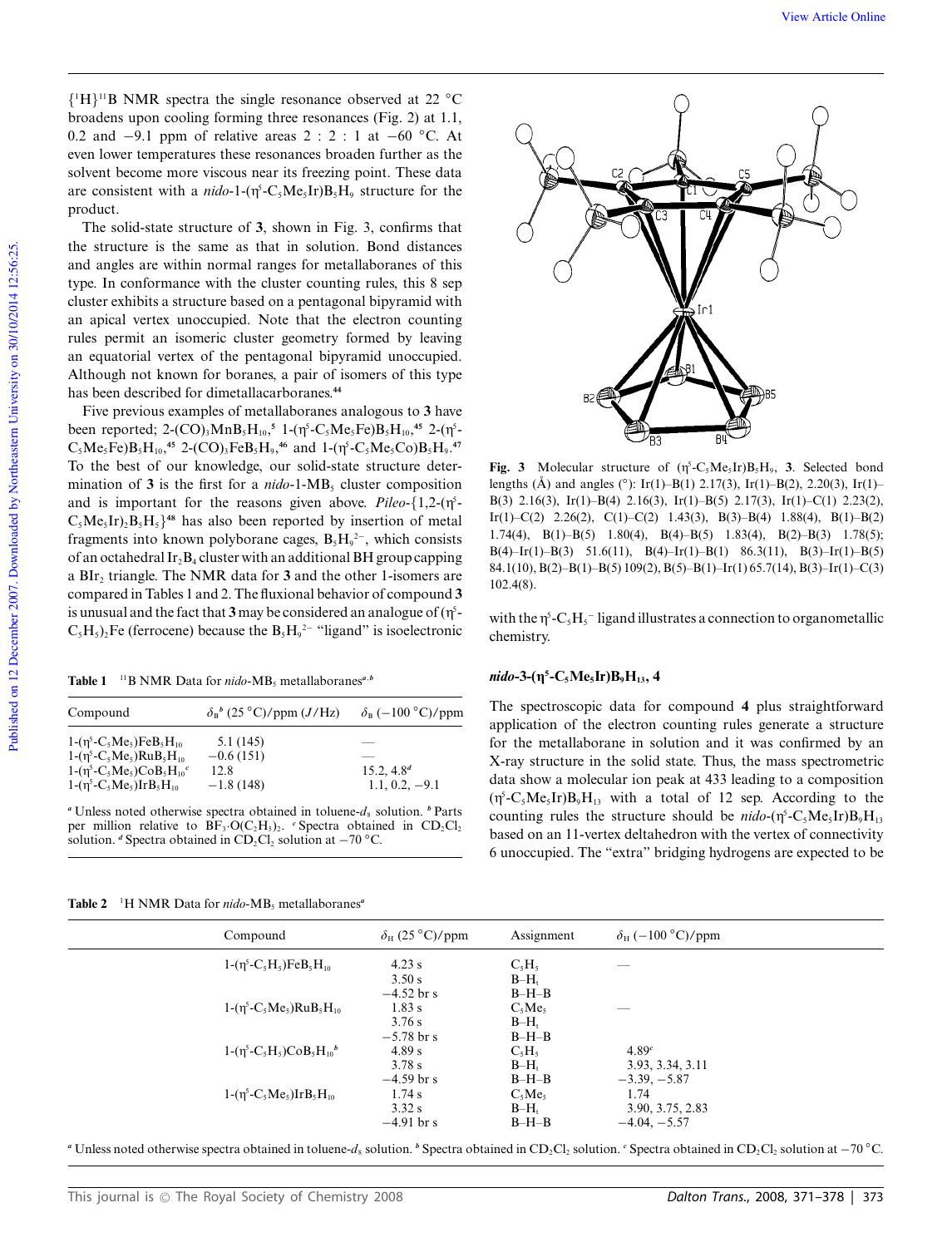located on the six-membered ring of the open face. Out of the four metal positional isomers possible, the NMR data eliminates two. The <sup>11</sup>B NMR spectrum shows six types of BH environments in a 1 : 2 : 1 : 2 : 2 : 1 ratio requiring a plane of symmetry for a static structure. Furthermore, the <sup>1</sup>H NMR spectrum shows, in addition to the Cp\* ligand and terminal B–H resonances, two distinct B– H–B groups in a ratio of 2 : 2. Hence, the postulated structure is either *nido*-1- or *nido*-3-( $\eta^5$ -C<sub>5</sub>Me<sub>5</sub>Ir)B<sub>9</sub>H<sub>13</sub>.

In the solid state, the correct molecular structure of **4**, shown in Scheme 1 and Fig. 4, is demonstrated to be  $nido-3-(\eta^5 C_5Me_5Ir)B_9H_{13}$ . Again, bond distances and angles are within normal ranges for metallaboranes of this type and the framework is that of  $B_{10}H_{14}$  with a BH group in the 3-position replaced by an isolobal  $(\eta^5$ -C<sub>5</sub>Me<sub>5</sub>)Ir fragment. It is analogous to the previously described cobaltaborane  $(\eta^5$ -C<sub>5</sub>H<sub>5</sub>Co)B<sub>9</sub>H<sub>13</sub>.<sup>47</sup> The molecular structure of  $nido-3-(\eta^5-C_5Me_5Ir)B_9H_{13}$ , **4** is also isostructural with the 1- and 2-isomers of *nido*-[ $(\eta^6$ -C<sub>6</sub>Me<sub>6</sub>)RuB<sub>9</sub>H<sub>13</sub>].<sup>49</sup>



**Fig. 4** Molecular structure of  $(\eta^5$ -C<sub>5</sub>Me<sub>5</sub>Ir)B<sub>9</sub>H<sub>13</sub>, **4**. Selected bond lengths (Å) and angles (°): Ir(1)–B(8) 2.078(2), Ir(1)–B(6) 2.156(2), B(1)– B(3) 1.710(3), B(1)–B(5) 1.800(3), B(2)–B(7) 1.974(3), B(4)–B(9) 1.983(4), B(7)–B(8) 1.858(3), B(8)–B(9) 1.861(4); B(8)–Ir(1)–B(9) 52.17(11), B(8)– Ir(1)–B(5) 90.10(9), B(3)–B(1)–B(2) 61.44(14), B(2)–B(1)–B(4) 105.04(16), B(5)–B(1)–B(6) 61.11(13), B(6)–B(2)–B(3) 110.60(17), B(1)–B(3)–B(2) 61.09(14).

#### *nido***-3,4-(g 5 -C5Me5Ir)2B8H12, 5**

In the same manner as compound **4**, a third product, **5**, was isolated and characterized spectroscopically and with an X-ray structure determination. The mass spectrometric data suggest a molecular formula of  $(\eta^5$ -C<sub>5</sub>Me<sub>5</sub>Ir)<sub>2</sub>B<sub>8</sub>H<sub>12</sub> with 12 sep. Again a *nido*-structure based on an 11-vertex deltahedron with the vertex of connectivity 6 unoccupied is generated by the electron counting rules. The <sup>11</sup>B NMR data (three resonances in the ratio  $2:2:4$ ) suggests a structure, if static, of higher symmetry than compound **4**. Consistent with this observation, **5** shows only one kind of Cp\* signal and one kind of B–H–B proton indicating the two metal fragments and all four bridging hydrogens on the open sixmembered face are equivalent. Hence, the structure is assigned as  $nido$ -3,4-( $\eta^5$ -C<sub>5</sub>Me<sub>5</sub>Ir)<sub>2</sub>B<sub>8</sub>H<sub>12</sub> as shown in Scheme 1. The proposed solution structure of **5** is consistent with the solid state structure which is shown in Fig. 5. Again the bond distances and angles are within typical ranges. Like 4 the cluster geometry is that of  $B_{10}H_{14}$ with the 3-, 4-BH fragments replaced with iridium fragments.



**Fig. 5** Molecular structure of  $(\eta^5 - C_5Me_5Ir)B_8H_{12}$ , **5**. Thermal ellipsoids at 50% probability. Selected bond lengths  $(\AA)$  and angles (°): Ir(1)–B(1A) 2.191(7), Ir(1)–B(1) 2.201(6), Ir(1)–B(4) 2.097(10), Ir(1)–B(3) 2.104(11), Ir(1)–B(2) 2.092(12), B(4)–B(1A) 1.825(13), B(3)–B(4) 1.927(18), B(1)– B(2) 1.793(15), B(2)–B(4A) 2.13(2); B(4)–Ir(1)–B(2) 90.8(6), B(4)–Ir(1)– B(3) 54.6(5), B(2)–Ir(1)–B(1) 49.3(5), B(4)–Ir(1)–B(1A) 50.3(4), B(2)– Ir(1)–B(1A) 86.4(5), B(2)–B(1)–Ir(1) 62.2(5). Symmetry equivalent positions denoted by "A" and generated by  $-x$ ,  $1 - y$ ,  $-z$ .

The apparent metallaborane cluster condensation that produces **5** was observed previously in a tungstaborane system**<sup>50</sup>** and more recently an unambiguous example was demonstrated by showing that the reaction of  $(\eta^5$ -C<sub>5</sub>Me<sub>5</sub>Ir)B<sub>3</sub>H<sub>9</sub> with  $(\eta^5$ -C<sub>5</sub>Me<sub>5</sub>Ru)<sub>2</sub>B<sub>3</sub>H<sub>9</sub> produces a diruthenairidaborane cluster.**<sup>51</sup>** Hence, not only does borane addition result in increased cluster boron element nuclearity but cluster condensation must be considered an additional viable pathway for increasing both metal and boron element nuclearity in the cluster framework.

#### **Intermediate products**

A fourth fraction isolated from the product mixture (about 10% based on metal) decomposes in solution even at 0 ◦C which suggests the compound may play the role of an intermediate in the overall reaction process. Hence, despite its instability, characterization was attempted as these less stable species provide important hints to mechanism thereby justifying the greater expenditure of effort than for a stable material.

The mass spectrum of this product showed a molecular ion peak at 738 with an isotopic pattern consistent with a species containing minimally two Ir and seven boron atoms. The  $11$ B NMR spectrum shows seven types of boron environments in a ratio of  $2:1:1:1:1:1:2$  implying a total of nine boron atoms. In addition to two  $C_5Me_5$  proton resonances of equal intensity, the  ${}^{1}H{^{11}B}$  NMR spectrum reveals eight types of B-H protons (intensity total intensity 9.5 relative to a single  $C_5Me_5$  resonance), the presence of one high-field Ir–H (intensity 0.9 relative to a single  $C_5Me_5$  resonance), and four types of B–H–B protons (intensity total intensity 3.95 relative to a single  $C_5Me_5$  resonance). These observations imply a total of 15 skeletal hydrogen atoms and an even electron composition of  $(\eta^5\text{-}C_5\text{Me}_5\text{Ir})_2\text{B}_9\text{H}_{15}$ , **6**. With 14 sep, if counted as a single cage, the electron counting rules would require the structure to be based on a 13-vertex deltahedron with one vertex unoccupied. This is sufficiently unusual that the electron counting rules are less helpful than usual. In addition, the ready loss of borane from the parent ion, not seen in the other products, suggests a more complex structure. Hence the isolation of a crystal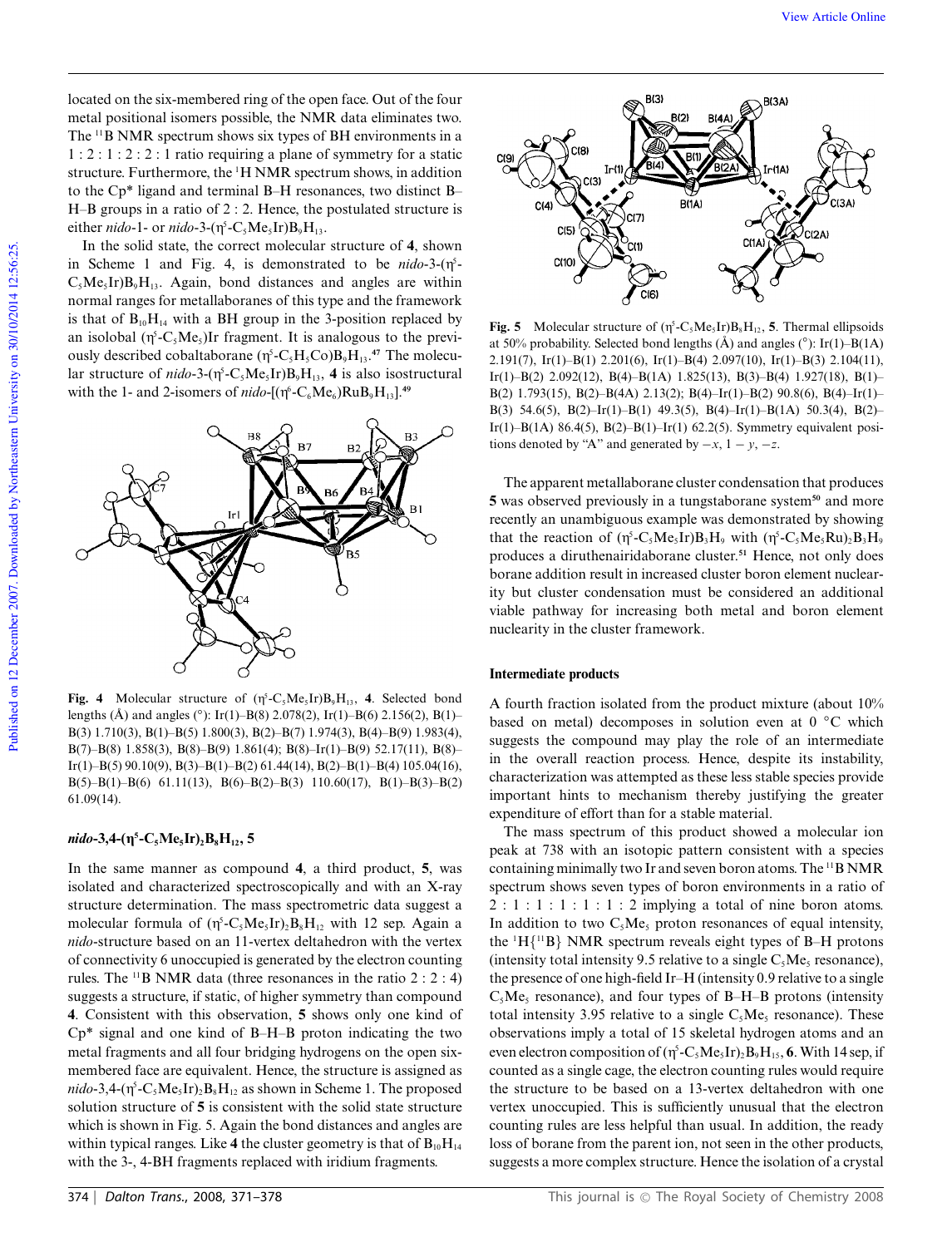suitable for a solid-state structure determination was important and the result is shown in Fig. 6.



**Fig. 6** Molecular structure of  $(\eta^5 - C_5Me_5Ir)_2B_9H_{15}$ , **6**. Selected bond lengths  $(\text{\AA})$  and angles (°): Ir(1)–B(3) 2.078(7), Ir(1)–B(1) 2.178(7), Ir(2)–B(7) 2.068(7), B(1)–B(8) 1.791(10), B(1)–B(2) 1.805(10), B(1)–B(5) 1.913(9), B(1)–B(9) 2.00(4), B(2)–B(3) 1.870(10), B(2)–B(9) 1.97(4), B(2)–B(8) 1.985(11), B(5)–B(9′ ) 1.76(5), B(6)–B(7) 1.862(10), B(6)–B(9′ ) 1.89(4); B(3)–Ir(1)–B(2) 52.4(3), B(2)–Ir(1)–B(4) 85.8(3), B(5)–B(9′ )–B(6) 59.0(14), Ir(2)–B(5)–Ir(1) 127.1(3), B(9′ )–B(6)–Ir(2) 92.5(14).

As may be seen from Fig. 6 the cluster core has the same geometry as compound **5**, *i.e.*, a 12 sep *nido*-dimetalladecaborane. In addition, there are apparently two bridging monoborane groups positioned similarly to the single bridging borane observed previously in isostructural ( $\eta^5$ -C<sub>5</sub>Me<sub>5</sub>M)<sub>2</sub>B<sub>9</sub>H<sub>14</sub>( $\mu$ -BH<sub>2</sub>), M = Ru, Re.<sup>35</sup> However, there is a problem with the solution. The composition refines to  $(\eta^5$ -C<sub>5</sub>Me<sub>5</sub>Ir)<sub>2</sub>B<sub>8.5</sub>H<sub>13</sub> as the contribution of B(9) and B(9′ ) is estimated to be 25% each! Note that the thermal ellipsoids are large so the actual contribution is probably somewhat smaller. There is a reasonable explanation for this puzzling observation. The two *exo*-polyhedral boron atoms of **6** bridge pairs of boron atoms in the main framework geometry that are related by a  $C_2$  axis of symmetry. If there is only a single bridging borane as found with  $(\eta^5$ -C<sub>5</sub>Me<sub>5</sub>M)<sub>2</sub>B<sub>9</sub>H<sub>14</sub>( $\mu$ -BH<sub>2</sub>), the structure could disordered with equal population of the single B(9) on the symmetry equivalent sites (9) and (9'). This would put 50% of a boron atom on one bridging site. This accounts for half the discrepancy. It is also necessary to suggest that **6** co-crystallizes with compound **5** which has an identical heavy atom cluster structure and large g 5 -C5Me<sup>5</sup> ligands that could "hide" the bridging borane of **6** from neighboring molecules in the crystal. Incorporation of **5** may be due to a preferentially crystallized small impurity or formed by slow decomposition of **6** by loss of the bridging borane. Again recall the mass spectrometric results showing ready borane loss.

With these assumptions the structure solution is consistent with a molecular composition  $(\eta^5$ -C<sub>5</sub>Me<sub>5</sub>Ir)<sub>2</sub>B<sub>9</sub>H<sub>14</sub> which would have one less H atom than that deduced from the NMR measurements as well as being an odd-electron structure. A look at the bridging borane in Fig. 6 shows that the bridging borane observed appears tetrahedral rather than the trigonal geometry expected for a true borylene.**<sup>52</sup>** It is likely that there is in fact another hydrogen atom in the tetrahedral position for which was not found crystallographically. Thus, the bridging borane is judged to be a BH<sup>2</sup> group as found earlier in the Ru and Re metallaboranes already mentioned.

Although the bridging monoborane found in **6** is very similar to that of  $(\eta^5$ -C<sub>5</sub>Me<sub>5</sub>M<sub>2</sub>B<sub>9</sub>H<sub>14</sub>( $\mu$ -BH<sub>2</sub>), M = Ru, Re, there is a difference. The framework of **6** contains a M–H hydrogen not present in the Ru or Re examples. Second, neither of the terminal hydrogens of the framework boron atoms adjacent to the bridging atom are engaged in B–H–B bonds with the bridging atom. We suggest **6** is formed simply by the addition of borane to **5**. Shift of the B–H–B hydrogen of the initial adduct to an Ir–B edge yields the structure observed for  $(\eta^5$ -C<sub>5</sub>Me<sub>5</sub>Ir)<sub>2</sub>B<sub>9</sub>H<sub>15</sub>. We already mentioned that the iridaborane network tends to retain hydrogen and formation of the Ir–H–B bridge stabilizes **6**. It would consequently make insertion a higher barrier process. Effectively this traps the species which then can be isolated. Compound **6**, then, is an excellent model for the active intermediate in a cluster expansion reaction albeit the hydrogen positions may be different. Its stability is consistent with the fact that no iridaboranes with greater than 10 cluster atoms were observed – the stepwise growth is terminated.

#### **Cluster expansion pathway**

Conventional wisdom suggests a principal stoichiometric pathway of cluster expansion of boranes as well as polyborane fragment growth in metallaborane clusters is a stepwise process of borane addition and  $H_2$  loss as shown by the overall reaction in Scheme 2 for a borane framework. Structural definition of part of the mechanistic pathway resulted from the study of borane addition to  $(\eta^5$ -C<sub>5</sub>Me<sub>5</sub>Ru)<sub>2</sub>B<sub>3</sub>H<sub>9</sub>.<sup>35</sup> We were able to isolate two ruthenaborane expansion products with the same molecular formulae, *i.e.*,  $(\eta^5$ - $C_5Me_5Ru_2B_{10}H_{16}$ . These are structural isomers one of which converts on heating to the other. However, the structural change is unusual and mechanistically significant. The less stable isomer contains an exopolyhedral  $BH<sub>2</sub>$  group connected to the main 11framework atom cluster *via* B–B and B–H–B interactions. The ruthenaborane transformation illustrates simple insertion with no loss of  $H<sub>2</sub>$ . As illustrated in Scheme 2, such loss is required for retention of the cluster class, *e.g.*, *nido*- to *nido*-, where a single BH is added to the framework. The present results now confirm the first step of the mechanism: addition of borane to the cluster framework. No  $Ru_2B_7$  metallaborane was observed in the earlier work and, thus, formation of  $(\eta^5$ -C<sub>5</sub>Me<sub>5</sub>Ru)<sub>2</sub>B<sub>10</sub>H<sub>16</sub> was not proven

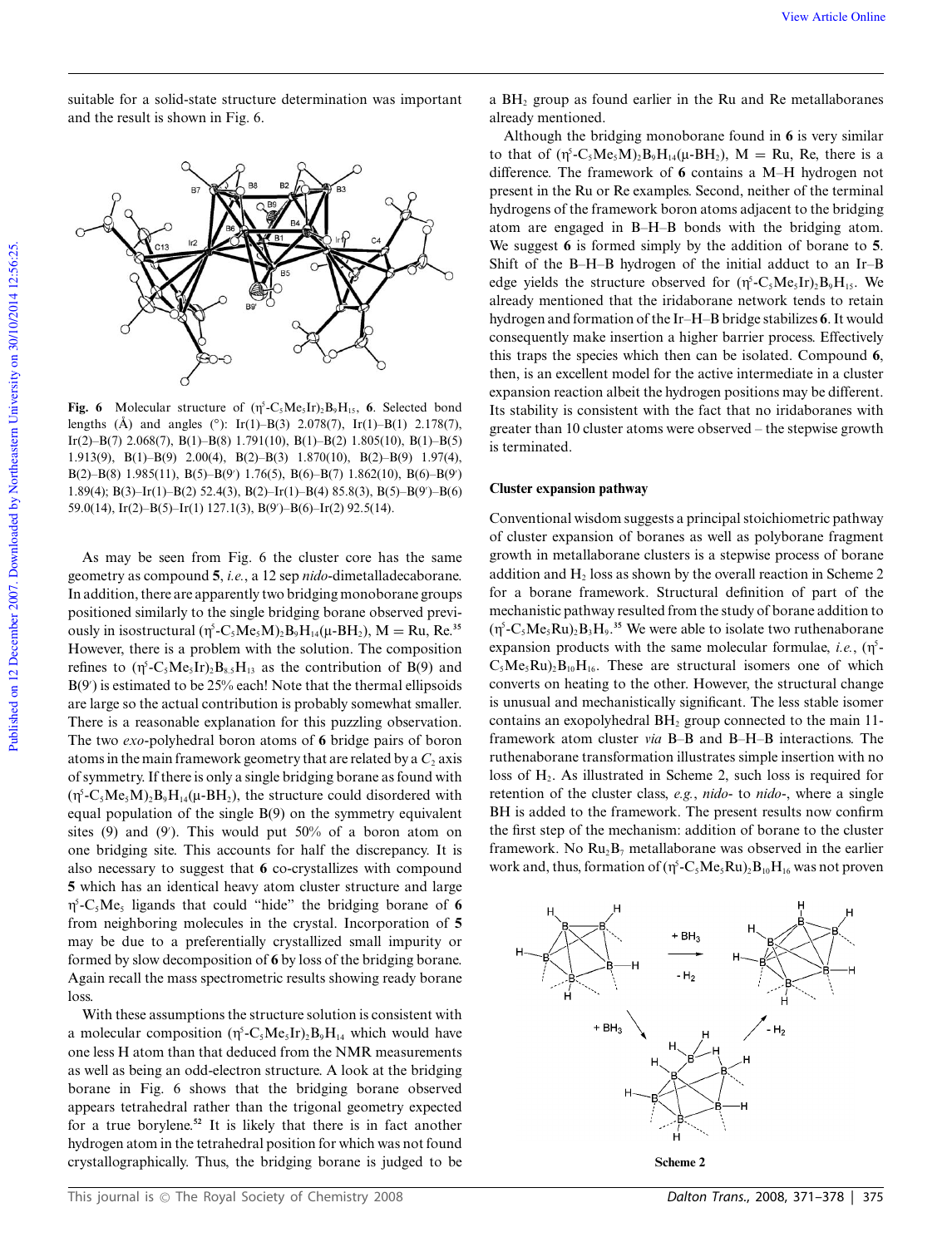to occur by borane addition. However, **6** certainly comes from the addition of borane to **5**. Thus, the present work completes an unambiguous determination of the two steps of cage expansion by borane given in Scheme 2. In essence, the cluster building pathway energetics are changed by changing the nature of the transition metal thereby "freezing out" selected intermediates along the pathway.

This mechanism derives additional richness from an unexpected source: the addition of an alkyne to  $(\eta^5$ -C<sub>5</sub>Me<sub>5</sub>Ru)<sub>2</sub>B<sub>3</sub>H<sub>9</sub>.<sup>44</sup> The product of interest here is  $(\eta^5$ -C<sub>5</sub>Me<sub>5</sub>Ru)<sub>2</sub>C<sub>2</sub>R<sub>2</sub>B<sub>2</sub>H<sub>5</sub>( $\mu$ -BH<sub>2</sub>) which has been fully characterized structurally. The monoborane is connected *via* Ru-B and B–H–B bonds but otherwise similar to that found in  $(\eta^5$ -C<sub>5</sub>Me<sub>5</sub>Ru)<sub>2</sub>B<sub>10</sub>H<sub>16</sub>. On heating the compound undergoes loss of a monoborane fragment. The energetically uphill reverse process, *i.e.*, borane addition and alkyne elimination, can be viewed a model of a pathway for monoborane fragment growth on a ruthenacarbaborane. Thus, replacing alkyne with  $H_2$  we have borane addition and  $H_2$  elimination, *i.e.*, the path in Scheme 2. The difference in the energetics of the alkyne  $vs. H_2$  systems would change the direction of the favorable pathway. Observation of a exopolyhedral  $BH<sub>2</sub>$  group in a variety of cluster compositions and structures add weight to the argument that it is indeed the key intermediate species in the cluster building reaction.

We conclude that cluster expansion takes place by monoborane addition external to the cluster framework. For any metal, the barrier for insertion apparently increases with increasing nuclearity and eventually becomes large relative to other possible reactions, *e.g.*, H shift to a metal site as found in **6**, so that cluster growth stops. A less frequently observed parallel path for growth is condensation of two metallaboranes, presumably *via* intermediate species that have not become stabilized by elimination or rearrangement. Clearly, the electron counting rules that spurred the development of this area of cluster chemistry by creating a transparent view of structure has led to significant understanding of cluster reactivity as well. It is the development of reactivity which will eventually lead to applications as well as new areas of exploration.

## **Experimental**

## **General procedures**

All the operations were conducted under an  $Ar/N<sub>2</sub>$  atmosphere using standard Schlenk techniques. Solvents were distilled prior to use under  $N_2$ . BH<sub>3</sub>·THF, LiBH<sub>4</sub> in THF (Aldrich) were used as received.  $(\eta^5$ -C<sub>5</sub>Me<sub>5</sub>Ir)<sub>2</sub>B<sub>3</sub>H<sub>9</sub>, 1 was prepared as described previously.**<sup>42</sup>** Chromatography was carried out on 3 cm of silica gel in a 2.5 cm diameter column. Thin layer chromatography was carried on 250 mm diameter aluminum supported silica gel TLC plates. NMR spectra were recorded on a 400 MHz Bruker FT-NMR spectrometer. Residual solvent protons were used as reference  $(\delta,$  ppm, benzene, 7.15), while a sealed tube containing [Me<sub>4</sub>N(B<sub>3</sub>H<sub>8</sub>)] in acetone- $d_6$  ( $\delta_B$ , ppm, -29.7) was used as an external reference for the <sup>11</sup>B NMR. Infrared spectra were obtained on a Nicolet 205 FT-IR spectrometer. Mass spectra were obtained on JEOL JMS-AX505HA mass spectrometer with perfluoro kerosene as standard. Crystal data were collected and integrated using a Bruker Apex system with graphite monochromated

Mo-Ka ( $\lambda = 0.71073$  Å) radiation at 100 K. The structures were solved by heavy atom methods and refined by least-squares.**<sup>53</sup>**

# **Reaction of (** $\eta^5$ **-C<sub>5</sub>Me<sub>5</sub>Ir)B<sub>3</sub>H<sub>9</sub>, 1, with BH<sub>3</sub>·THF**

**1** (0.25 g, 0.67 mmol) in toluene (20 mL) was stirred with 6 equivalents of BH<sub>3</sub>·THF (4.01 mL, 4.02 mmol) for 18 h at 100 ◦C. The solvent was removed *in vacuo*; the residue was extracted in hexane, and passed through Celite. The filtrate was removed and the residue was sublimed. The colorless sublimation product was collected and chromatographed on silicagel TLC plates. Elution with pure hexane yielded two well separated colorless compounds:  $(\eta^5\text{-}C_5\text{Me}_5\text{Ir})B_4\text{H}_{10}$ , **2**  $(0.11 \text{ g}, 45\%)$  and  $(\eta^5\text{-}C_5\text{Me}_5\text{Ir})B_4\text{H}_{10}$  $C_5Me_5Ir$ ) $B_5H_9$ , **3** (0.03 g, 12%). The residue left after sublimation was dissolved in hexane–CH<sub>2</sub>Cl<sub>2</sub> (8 : 2 v/v) and passed through Celite. The filtrate was concentrated and chromatographed on silicagel TLC plates. Elution with hexane–CH<sub>2</sub>Cl<sub>2</sub> (9 : 1) yielded three colorless compounds:  $(\eta^5\text{-}C_5\text{Me}_5\text{Ir})B_9\text{H}_{13}$ , **4** (0.02 g, 7%),  $(\eta^5\text{-}C_5\text{Me}_5\text{Ir})B_9\text{H}_{13}$  $C_5Me_5Ir$ <sub>2</sub> $B_8H_{12}$ , **5** (0.08 g, 16%) and ( $\eta$ <sup>5</sup> $-C_5Me_5Ir$ <sub>2</sub> $B_9H_{15}$ , **6** (0.05 g,  $10\%$ ).

**Selected data for**  $(\eta^5\text{-}C_5\text{Me}_5\text{Ir})B_5\text{H}_9$ **, 3. MS (FAB)**  $P^+(\text{max})$ 391 (isotopic pattern for 1 Ir and 5 B atoms); mass: calc. for <sup>12</sup>C<sub>10</sub><sup>1</sup>H<sub>24</sub><sup>11</sup>B<sub>5</sub><sup>192</sup>Ir 391.1973; obs. 391.1994. <sup>11</sup>B NMR (C<sub>6</sub>D<sub>6</sub>, 22 °C):  $\delta$  -1.79 (d,  $J_{\rm B-H}$  = 148 Hz, 5B); <sup>1</sup>H NMR (C<sub>6</sub>D<sub>6</sub>, 22 °C):  $\delta$  3.32 (partially collapsed quartet (pcq), 5 BH<sub>t</sub>), 1.74 (s, 15H, Cp<sup>\*</sup>), −4.91 (quartet on  $H^{-1}B$  decoupling, 4B–H–B); IR (hexane, cm<sup>-1</sup>): 2506w, 2419w (B–H<sub>t</sub>). Elemental analysis (%) for C<sub>10</sub>H<sub>24</sub>B<sub>2</sub>Ir, C: calc. 30.75, obs. 31.02; H: calc. 6.19, obs. 6.40.

**Selected data for**  $(\eta^5\text{-}C_5\text{Me}_5\text{Ir})B_9\text{H}_{13}$ **, 4. MS (FAB)**  $P^+(\text{max})$ 433 (isotopic pattern for 1 Ir and 9 B atoms); mass: calc. for <sup>12</sup>C<sub>10</sub><sup>1</sup>H<sub>28</sub><sup>11</sup>B<sub>9</sub><sup>192</sup>Ir 438.2580; obs. 438.2607. <sup>11</sup>B NMR (C<sub>6</sub>D<sub>6</sub>, 22 °C):  $\delta$  12.9 (d,  $J_{B-H} = 131$  Hz, 1BH<sub>t</sub>), 9.1 (d,  $J_{B-H} = 139$  Hz, 2BH<sub>t</sub>),  $-2.58$  (d,  $J_{B-H} = 146$  Hz, 1BH<sub>t</sub>),  $-3.93$  (d,  $J_{B-H} = 152$  Hz, 2BH<sub>t</sub>), −10.99 (d,  $J_{B-H}$  = 148 Hz, 2BH<sub>t</sub>), −43.45 (d,  $J_{B-H}$  = 149 Hz, 1BH<sub>t</sub>); <sup>1</sup>H NMR (C<sub>6</sub>D<sub>6</sub>, 22 °C):  $\delta$  5.31 (pcq, 1 BH<sub>t</sub>), 4.48 (pcq,  $2BH_t$ , 3.64 (pcq, 3BH<sub>t</sub>), 2.44 (pcq, 2BH<sub>t</sub>), 1.65 (pcq, 1BH<sub>t</sub>), 1.66 (s, 15 H, 1Cp\*), −2.35 (s, br, 2B–H–B), −4.08 (pcq, 2B–H–B); IR (hexane, cm<sup>-1</sup>): 2508w, 2428w (B–H<sub>t</sub>).

**Selected data for**  $(\eta^5$ **-C<sub>5</sub>Me<sub>5</sub>Ir)**<sub>2</sub>**B**<sub>8</sub>H<sub>12</sub>, 5. MS (FAB) P<sup>+</sup>(max) 753 (isotopic pattern for 2 Ir and 8 B atoms); mass: calc. for  ${}^{12}C_{20}$ <sup>1</sup> $H_{42}$ <sup>11</sup> $B_8$ <sup>192</sup> $Ir_2$ : 755.3250; obs. 755.3212. <sup>11</sup> $B$  NMR (C<sub>6</sub>D<sub>6</sub>, 22 °C):  $\delta$  1.82 (d, *J*<sub>B−H</sub> = 136 Hz, 2 BH<sub>t</sub>), -0.24 (d, *J*<sub>B−H</sub> = 144 Hz,  $2 BH<sub>t</sub>$ ),  $-12.89$  (d,  $J<sub>B-H</sub> = 130$  Hz,  $4BH<sub>t</sub>$ ); <sup>1</sup>H NMR (C<sub>6</sub>D<sub>6</sub>, 22 °C):  $\delta$ 5.82 (pcq, 2 BH<sub>t</sub>), 4.12 (pcq, 2BH<sub>t</sub>), 2.77 (pcq, 4BH<sub>t</sub>), 1.78 (s, 30 H, 2Cp\*), −3.73 (br, 4B–H–B); IR (hexane, cm<sup>−</sup><sup>1</sup> ): 2492w, 2430w  $(B-H_t).$ 

**Selected data for (g 5 -C5Me5Ir)2B9H15, 6.** MS (FAB) P<sup>+</sup> (max) 738; <sup>11</sup>B NMR (C<sub>6</sub>D<sub>6</sub>, 22 °C):  $\delta$  0.4 (d,  $J_{B-H}$  = 138 Hz, 2 BH), −2.6 (d, *J*<sub>B−H</sub> = 139 Hz, 1 BH), −4.1 (d, *J*<sub>B−H</sub> = 146 Hz, 1 BH), −6.1 (d, *J*<sub>B−H</sub> = 144 Hz, 1 BH), −8.2 (br, 1 BH), −9.3 (d, *J*<sub>B−H</sub> = 149 Hz, BH),  $-10.5$  (d,  $J_{B-H} = 151$  Hz, 2 BH); <sup>1</sup>H NMR (C<sub>6</sub>D<sub>6</sub>, 22 °C):  $\delta$ 5.52 (pcq, BH<sub>t</sub>), 4.34 (pcq, BH<sub>t</sub>), 3.64 (pcq, BH<sub>t</sub>), 3.37 (pcq, BH<sub>t</sub>),  $3.22$  (pcq, BH<sub>t</sub>), 2.99 (pcq, BH<sub>t</sub>), 2.33 (pcq, BH<sub>t</sub>), 2.23 (pcq, BH<sub>t</sub>), 1.72 (s, 15 H, Cp\*), 1.71 (s, 15 H, Cp\*), −2.89 (br, B–H–B), −3.94 (br, B–H–B), −4.01 (br, B–H–B), −4.62 (br, B–H–B), −15.92  $(s, Ir-H)$ ; IR (hexane, cm<sup>-1</sup>): 2490w, 2424w (B-H<sub>t</sub>).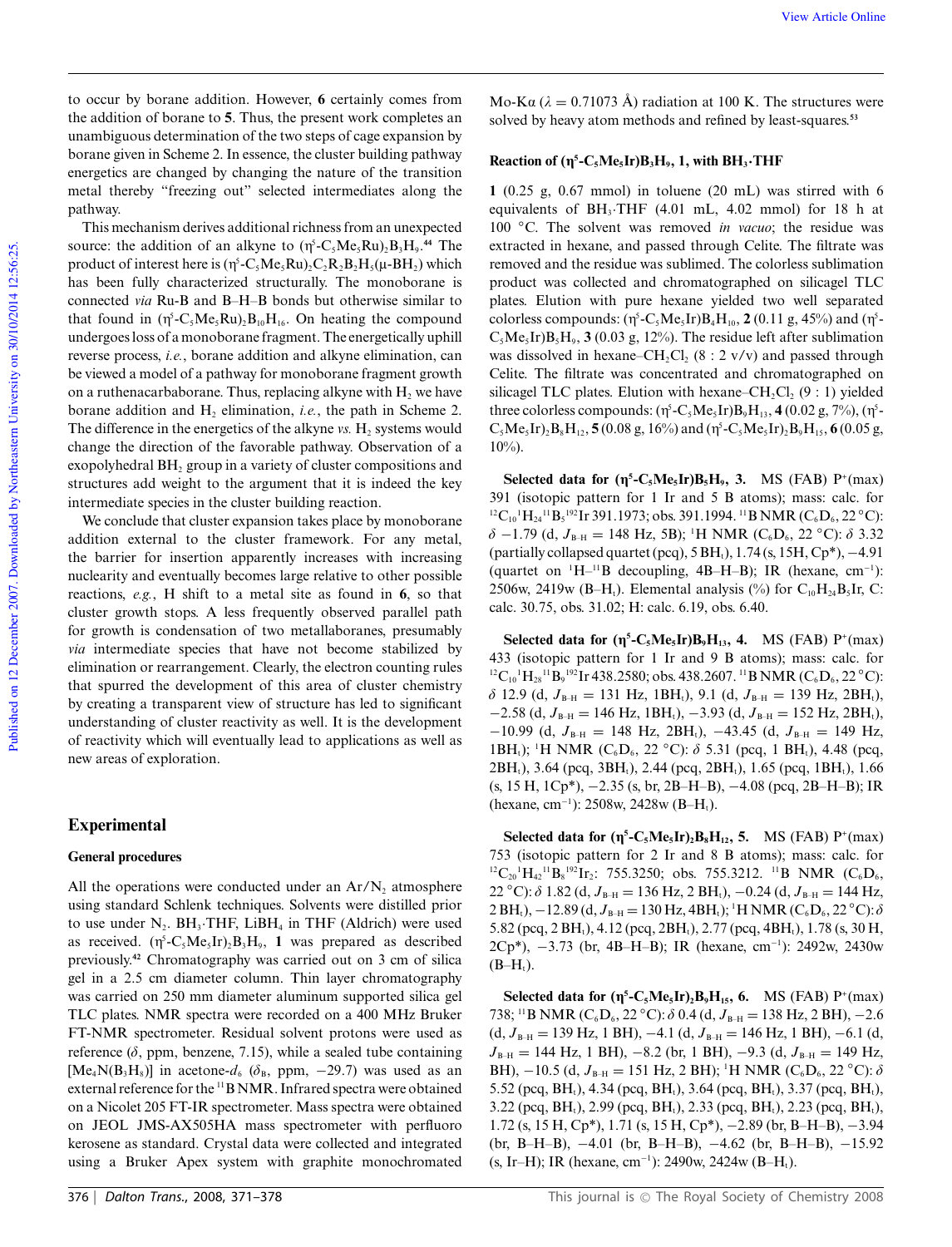**Table 3** Crystallographic data and structure refinement details for compounds **3–6**

|                            | 3                   | 4                   | 5                     | 6                          |
|----------------------------|---------------------|---------------------|-----------------------|----------------------------|
| Chemical formula           | $C_{10}H_{24}B_5Ir$ | $C_{10}H_{28}B_9Ir$ | $C_{20}H_{42}B_8Ir_2$ | $C_{20}H_{43}B_{8.50}Ir_2$ |
| $M_{\rm r}$                | 390.54              | 437.81              | 753.42                | 759.83                     |
| Space group                | $P2_1/n$            | $P2_1/n$            | Fdd2                  | $P2_1/n$                   |
| $a/\text{\AA}$             | 7.1589(8)           | 8.3313(1)           | 40.5755(5)            | 8.3424(2)                  |
| $b/\text{\AA}$             | 12.9831(18)         | 16.0536(2)          | 8.3206(1)             | 15.4752(3)                 |
| $c/\AA$                    | 15.790(2)           | 13.2029(2)          | 15.3233(2)            | 19.7068(4)                 |
| $\beta$ /°                 | 99.888(10)          | 100.745(1)          | 90                    | 94.178(1)                  |
| $V/\AA$ <sup>3</sup>       | 1445.8(3)           | 1734.89(4)          | 5173.34(11)           | 2537.39(9)                 |
| Ζ                          | 4                   | 4                   | 8                     | 4                          |
| $T/^{\circ}C$              | 100(2)              | 200(2)              | 100(2)                | 100(2)                     |
| $\lambda$ /Å               | 0.71073             | 0.71073             | 0.71073               | 0.71073                    |
| $D_c$ /g cm <sup>-3</sup>  | 1.794               | 1.676               | 1.935                 | 1.989                      |
| $\mu$ /cm <sup>-1</sup>    | 9.203               | 7.676               | 10.285                | 10.485                     |
| Reflections coll'd/unique  | 12979/4739          | 26137/6500          | 56061/6195            | 96994/9056                 |
| Reflections obs'd          | 4597                | 5776                | 5403                  | 7224                       |
| $R_{\rm int}$              | 0.0481              | 0.0256              | 0.0344                | 0.0551                     |
| R1 $(F^2, I > 2\sigma(I))$ | 0.0783              | 0.0187              | 0.0291                | 0.0364                     |
| $wR2 (F^2)$                | 0.2131              | 0.0470              | 0.0656                | 0.0826                     |
| S                          | 1.245               | 1.116               | 1.078                 | 1.226                      |

Published on 12 December 2007. Downloaded by Northeastern University on 30/10/2014 12:56:25. Published on 12 December 2007. Downloaded by Northeastern University on 30/10/2014 12:56:25.

#### **X-Ray structure determination**

of parameters refined

Crystallographic information for compounds **3–6** is given in Table 3. Preliminary examination and data collection were performed on Bruker D8-Apex diffractometer equipped with an Oxford Cryosystems 700 Series low-temperature apparatus operating at 100 K. Cell parameters were determined using reflections harvested from three orthogonal sets of 20 0.5<sup>°</sup>  $\phi$  scans and refined with reflections from the entire data collection. Indexing of the non-merohedral twins was performed with *Cell\_Now.***<sup>54</sup>** Data collection strategies were calculated using *COSMO.***<sup>55</sup>** All the structures were solved by heavy atom methods and refined by the method of least squares.**<sup>53</sup>**

 $(\eta^5 - C_5 M e_5 I r) B_5 H_9$ , 3. This crystal is a three-component nonmerohedral twin in space group  $P2<sub>1</sub>/n$  (no. 14). The scale factors for the second and third components are 0.323(3) and 0.312(2), respectively. The structure was solved using data from the first twin component only. After refining to near completeness, the second and third components were added. It appears that there is substitution disorder between the boron ring and the Cp\*; parameters for thermal motion were inconsistent for all B and C atoms. CCDC 662578.

**(g 5 -C5Me5Ir)B9H13, 4.** The asymmetric unit, and molecular structure, is an Ir bound to a  $Cp^*$  and a  $B_9H_{13}$  cage. Hydrogens attached to boron were located by difference Fourier map and freely refined in subsequent cycles of least-squares refinement. Structure solution by direct methods in centrosymmetric space group  $P2<sub>1</sub>/c$  (no. 14), revealed the non-hydrogen structure. CCDC 662579.

**(g 5 -C5Me5Ir)2B8H12, 5.** Cell parameters were refined using 7932 reflections with  $I \ge 10\sigma(I)$  and  $4.02 \le \theta \le 35.07^\circ$  harvested from the entire data collection. Data were measured to  $0.60 \text{ Å}$ . In total, 56 061 reflections were measured, 6195 unique, 5403 observed,  $I > 2\sigma(I)$ . All data were corrected for Lorentz and polarization effects as well as for absorption. The asymmetric unit in space group *Fdd*2 (no. 43) is 1/2 molecule. The metal position and the boron positions were found in the initial solution; the carbon positions were found by difference map during subsequent cycles of least-squares refinement. CCDC 662577.

**(g 5 -C5Me5Ir)2B9H15, 6.** Cell parameters were refined using 9204 reflections with  $I \ge 10\sigma(I)$  and  $2.63 \le \theta \le 36.32^{\circ}$  harvested from the entire data collection. In total, 96 994 reflections were measured, 9056 unique, 7224 observed,  $I > 2\sigma(I)$ . After solution by Patterson function in space group  $P2_1/n$  (no. 14), borons and missing methyl carbons were located by subsequent cycles of leastsquares refinement followed by difference Fourier synthesis. All non-hydrogen atoms were refined with parameters for anisotropic thermal motion. Borons B9 and B9′ were persistent residual peaks in the difference map. They were modeled at 25% site occupancy and could not be modeled with anisotropic thermal parameters. CCDC 662576.

# **Acknowledgements**

The support of the National Science Foundation under grant 0304008 is gratefully acknowledged.

## **References**

- 1 N. N. Greenwood and I. M. Ward, *Chem. Soc. Rev.*, 1974, **3**, 231.
- 2 R. N. Grimes, *Acc. Chem. Res.*, 1978, **11**, 420.
- 3 R. N. Grimes, *Pure Appl. Chem.*, 1982, **54**, 43.
- 4 R. N. Grimes, in *Metal Interactions with Boron Clusters*, ed. R. N. Grimes, Plenum, New York, 1982, p. 269.
- 5 (*a*) J. D. Kennedy, *Prog. Inorg. Chem.*, 1984, **32**, 519; (*b*) J. D. Kennedy, *Prog. Inorg. Chem.*, 1986, **34**, 211.
- 6 J. D. Kennedy, in *Disobedient Skeletons*, ed. J. Casanova, New York, 1998.
- 7 D. F. Gaines, in *Recent Advances in the Chemistry of Pentaborane(9)*, ed. R. W. Parry and G. Kodama, Oxford, 1980.
- 8 (*a*) L. Barton, D. K. Srivastava, in, *Comprehensive Organometallic Chemistry II*, ed. E. Abel, F. G. A. Stone and G. Wilkinson, Pergamon, New York, 1995, vol 1; (*b*) R. N. Grimes, in *Comprehensive*